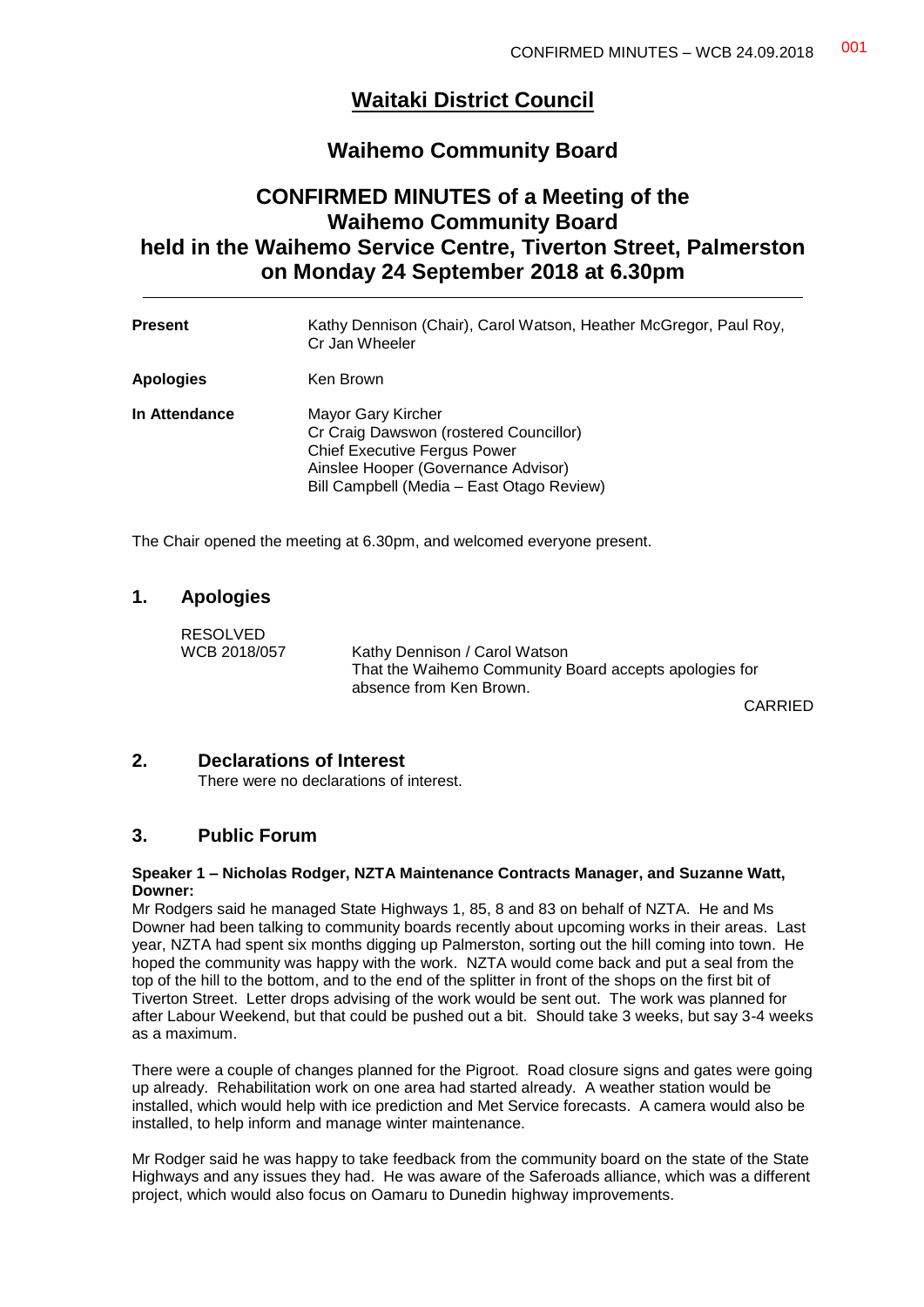The Chair thanked Mr Rodger and Ms Downer for attending the meeting to brief the Board. She noted that there had been concerns when the centre of town had been dug up for so long, and there may be more questions if it was to be done again. Mrs Dennison also asked if a slurry would be put outside the main shopping centre because it is very noisy without it. Mr Rodger said "no". In response to the suggestion that the current arrangement was very noisy, Mr Rodger advised that the seal that was there was to waterproof the road, which took a while to seal. If a slurry was then put on top of that, it would not look good and it would not provide a long-term solution. Unfortunately, there were engineering reasons why the middle section would have to remain coarse.

The Mayor asked if that information could be provided to Council so that it could be included in Waitaki Link and the community newsletter, so that Palmerston residents understood the reasons for the surface differences.

A request was made to consider moving the "no air brakes" sign back a bit, so that air brakes would not be used outside the Catholic Church. Mr Rodgers said he would look into that.

**Speaker 2 – Mr Gervais O'Reilly:** Mr O'Reilly noted that he had lodged a Notice of Objection with Council to the proposed 'stopping of roads'. He tabled a copy of the Notice and of some additional information.

Mayor Gary Kircher noted that there was a lot of detail in the information provided, and that it would not be appropriate to respond until such time as it could be considered. Mr O'Reilly said he understood those points.

Chief Executive Fergus Power asked for a copy of the documentation, and said he would ask officers to consider it. ACTION: Chief Executive and Officers

ACTION: Governance Advisor also to scan the documents and email them back to Board members

#### **Speaker 3 – Sandy Linton, Hampden Hall Committee:**

Mrs Linton advised that the Hampden Hall Committee had voted last year to have the hall assessed for seismic risk. Logics in Dunedin had been contacted, and a quote had subsequently been received and the committee voted to proceed with the seismic risk assessment report. The Committee had then been advised by a Property officer that the report would need to be reviewed by Council. However, when the report arrived, it turned out to be a 30-year maintenance report, not a seismic risk report. There were also additional costs and charges that had not been notified to the Hall Committee, or had followed its normal financial processes. The Committee had not been informed that it would be charged \$100 per hour for the Property department's time. It had accounted for 40% of the hall monies. Mrs Linton said the matter had since been sorted out with the Accounting Manager, but the Committee was still finding it difficult to understand why small hall committees had to pay the Property department for its time.

Mr Power apologised to Mrs Linton, and asked her to email him specific details so that he could follow up with officers. Mrs Linton said she would do that.

### **Speaker 4 – Heidi Thompson (camper vans and dump stations):**

Thank you for the opportunity to speak. She sought to object to the Council's plan to install a dump station on Goodwood Road. The grounds for objection are procedural and also health and safety. Procedural, because the Council and Board had failed to consult with immediate neighbours, and from a health and safety prospective, she believed a dump station should not be located within a 100km area of residents. She was concerned to have learned that a decision had already been made.

Chief Executive Fergus Power apologised to Ms Thompson, and noted that he had received a report today that an error had occurred, including that communications had been held with the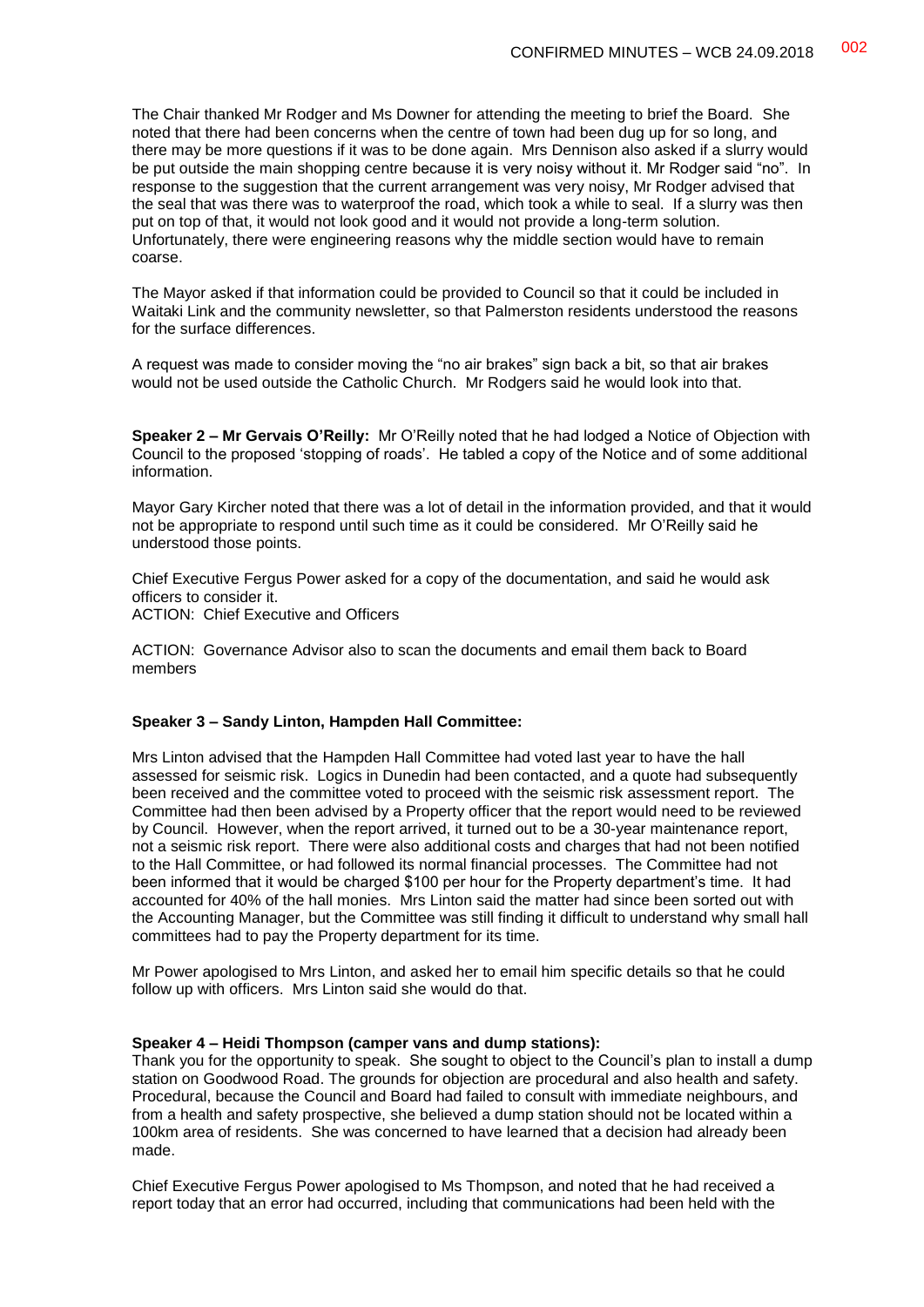wrong person. Mr Power emphasised that this was the beginning of the process of identifying a location, and nothing was set in concrete. Location options would first be going to the Assets Committee and then to Council. He acknowledged that there had been a misstep on the part of officers, which he would investigate immediately.

#### **Speaker 5 – Richard Cruice and Gary Cruice:**

Mr Cruice said he and his father Gary had come to the meeting to introduce themselves, after hearing about Public Forum discussions at the last community board meeting with regard to the land swap. He said they were the landowners that have been in talks with Council, and said the land swap discussions with officers had worked in well with what the family was wanting to do. They wanted to restore trees, and they were keen to have a walkway, too. They would make themselves available to give information about what they were proposing to do, and be open and transparent.

#### **Speaker 6 – Gary Dodd, President of the A&P Association:**

Mr Dodd said he was here on behalf of the Association to oppose the waste disposal station at the showgrounds. He did not believe it would be conducive to the purpose of the showgrounds – to provide a recreational space to residents, and there was also children and health and safety matters to worry about.

The Chair thanked all Public Forum speakers for attending the meeting, and sharing their views with elected members. She noted that follow up actions had been agreed wherever possible. Mrs Dennison then declared the Public Forum closed.

#### **4. Confirmation of Previous Meeting Minutes**

RESOLVED

WCB 2018/058 Heather McGregor / Paul Roy That the Waihemo Community Board confirms the minutes of its previous meeting held on 13 August 2018, as circulated, as a true and correct record of that meeting.

CARRIED

### **5. Assets Update September 2018**

The memorandum, as circulated, sought to update the Board on issues, operations and projects managed by the Assets Group, occurring within the Waihemo Ward since the last Board meeting.

RESOLVED WCB 2018/059 Paul Roy / Cr Jan Wheeler That the Waihemo Community Board receives and notes the information.

CARRIED

### **6. Recreation Update September 2018**

The memorandum, as circulated, sought to update the Waihemo Community Board on routine work, maintenance issues and progress on minor projects for the period 3 August 2018 to 12 September 2018.

Discussion points included:

 Chief Executive Fergus Power advised that he would look further into the dump station matters following discussions during the earlier Public Forum. The Chair noted that the Community Board would want to be involved in any discussions about other sites that may be investigated.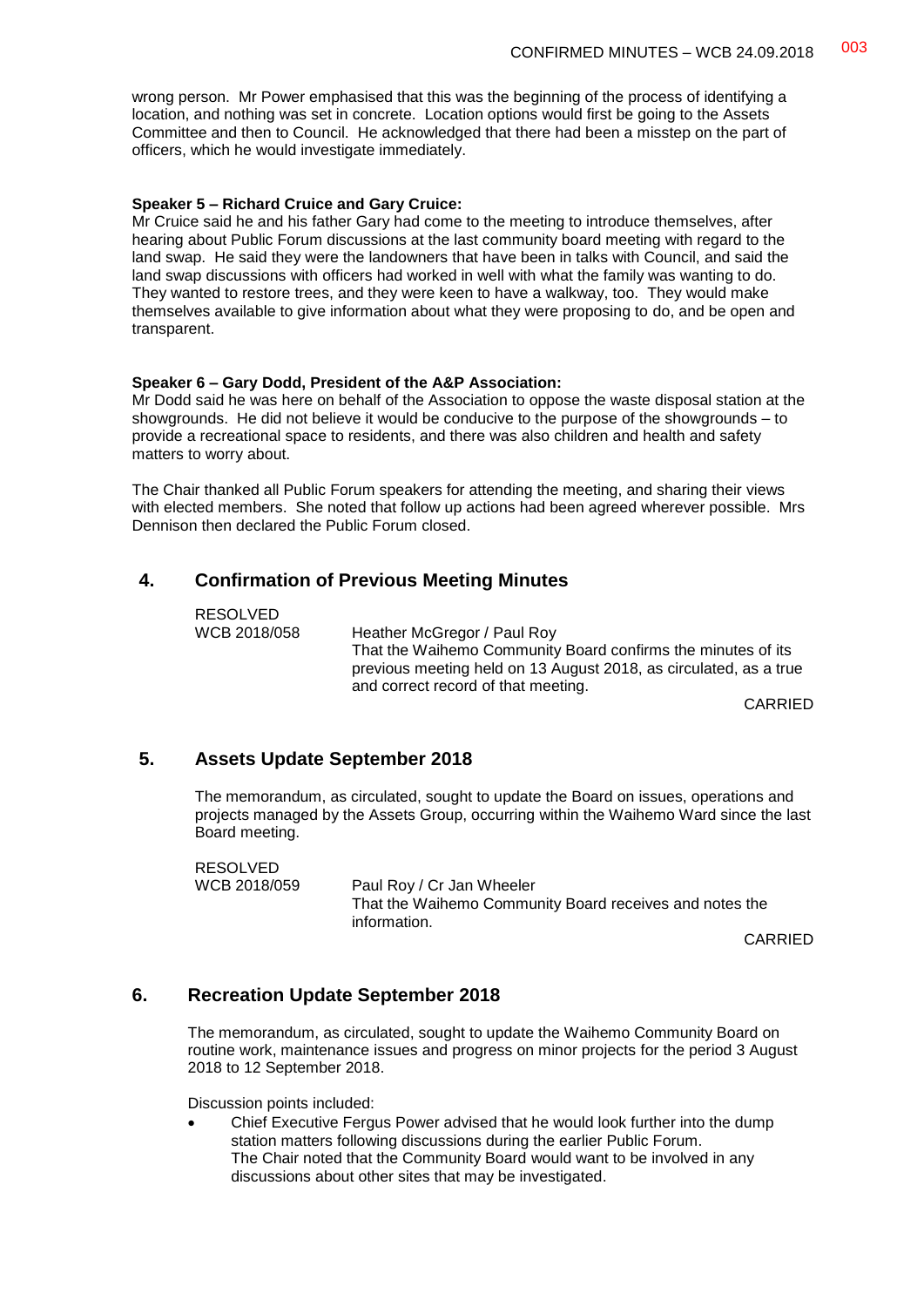**ACTION: Community Board members were invited to email officers (Recreation Manager) with any suggestions for alternate sites.**

 It was noted that a couple of pipes were broken in the middle of the Macraes Domain. It was proposed to fix those when the other work to extend the park was being done.

The Chair noted that it was not easy to identify the request for feedback from the Board when it was incorporated into project updates in the Recreation report. ACTION: Feedback to be passed on to report author by Governance Advisor

With regard to the Dunback camp site and the collection of fees, there could be benefit in a future discussion about whether the status quo should remain, or whether changing needs should be investigated.

RESOLVED<br>WCB 2018/060 Paul Roy / Cr Jan Wheeler That the Waihemo Community Board receives the information, and notes that the Chief Executive is looking into the dump station project.

CARRIED

### **7. Building Consents Issued in Waihemo Ward for the month of August 2018**

The memorandum, as circulated, provided the Waihemo Community Board with a list of building consents issued in Waihemo Ward for the month of August 2018.

It was noted that Stafford Street is in Hampden, not Palmerston as stated in the building consents report.

ACTION: Governance Advisor to pass on to report author

RESOLVED<br>WCB 2018/061

Heather McGregor / Carol Watson That the Waihemo Community Board receives and notes the information in the building consent report for August 2018.

CARRIED

#### **8. Waihemo Community Board Financial Update – September 2018**

The memorandum, as circulated, sought to update the Waihemo Community Board on the balances of separate rate accounts, movements in and out of the community funding budget, and the balance of funds available for distribution to community projects within the Board's ward.

| RESOLVED     |                                                                                               |
|--------------|-----------------------------------------------------------------------------------------------|
| WCB 2018/062 | Cr Jan Wheeler / Heather McGregor                                                             |
|              | That the Waihemo Community Board:                                                             |
|              | receives and notes the schedule detailing balances of<br>$1_{-}$                              |
|              | separate rate accounts within the Waihemo ward; and                                           |
|              | receives and notes the report detailing movements and the<br>2.                               |
|              | balance of funds available for distribution to community<br>projects within the Board's ward. |

CARRIED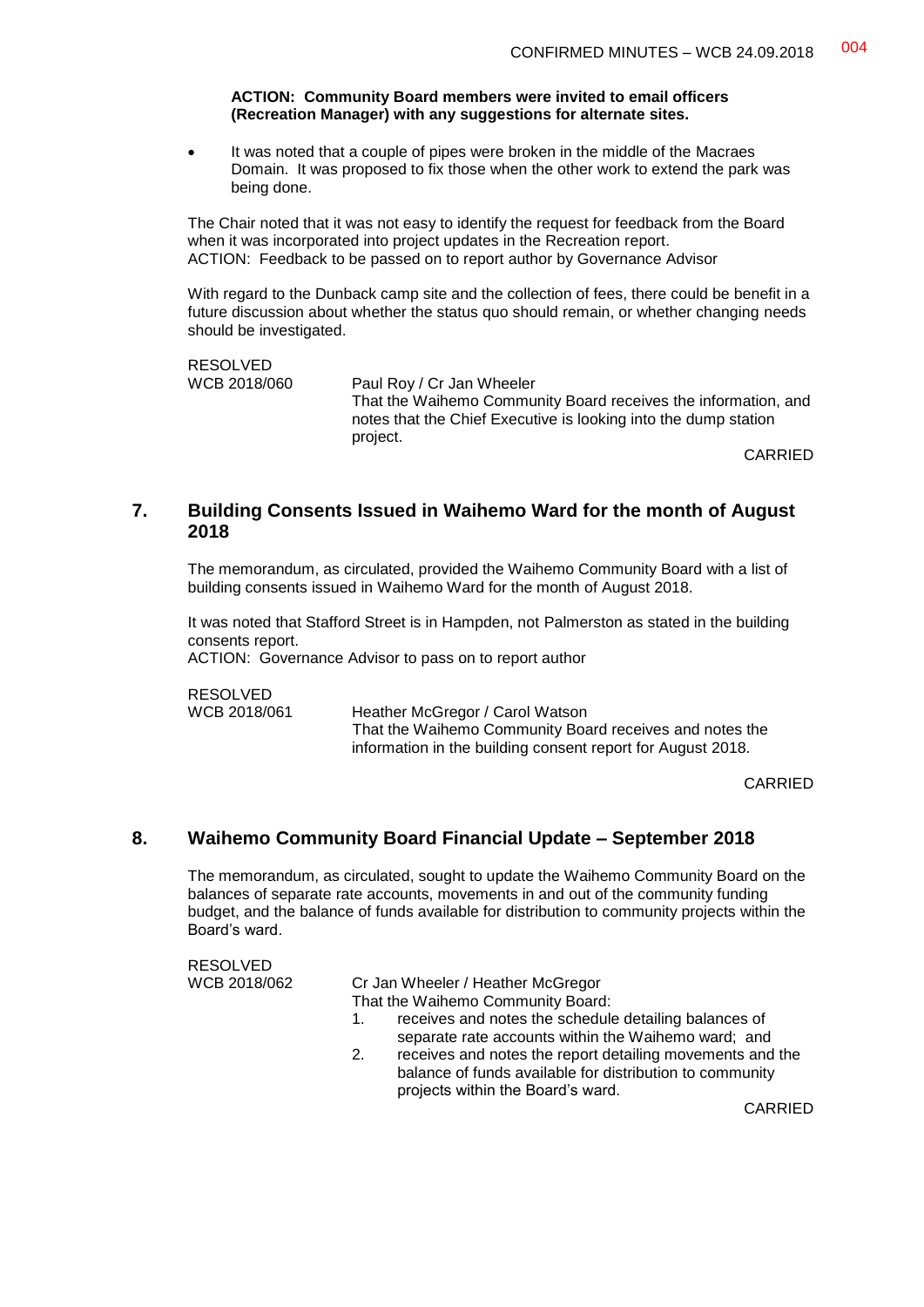## **9. Chairperson's Report**

Chairperson Kathy Dennison thanked Ken Brown for filling in for her at the last meeting. She then presented his report, as follows:

| 16 August    | Discussion with Council re Palmerston town signage                        |
|--------------|---------------------------------------------------------------------------|
| 16 August    | Prepared additional information for inclusion in the Annual Plan on the   |
|              | activities of the Waihemo Community Board                                 |
| 16 August    | Discussed the new walkway in District Road with the landowner             |
| 28 August    | Prepared and submitted a submission on the Representation Review          |
|              | 2018 on behalf of the Waihemo Community Board                             |
| 23 August    | Held discussions with the Property unit re an alternative use for the     |
|              | Council building in Palmerston                                            |
| 30 August    | Held discussions with Council regarding funding for the new cycle park in |
|              | Palmerston                                                                |
| 14 September | Attended the opening of the East Otago Health Centre.                     |
| 15 September | Attended the opening of the HamNak pipeline.                              |
| 18 September | Held further discussions with ratepayers regarding the new walkway in     |
|              | District Road.                                                            |

The Chair congratulated Council on the HamNak project, which she believed was tremendous for the area.

Mrs Dennison had also attended the opening of the Medical Centre, and believed it would be very beneficial for the area. She also acknowledged the funding that had been provided by Council and the Community Board to that project.

Field Days was coming up, and the Chair reminded Board Members to promote the event as widely as they can.

RESOLVED<br>WCB 2018/063

Kathy Dennison / Paul Roy That the Waihemo Community Board receives the Chairperson's report and Ken Brown's report to this meeting.

CARRIED

### **10. Community Board Members' and Councillor's Reports (verbal)**

#### **Paul Roy:**

Discussions with the Parks Officer regarding the cricket pitch.

#### **Heather McGregor:**

Meetings Attended

- o Palmerston Bowls
- o Puketapu Radio
- o Dunback Hall Meeting
- o Palmerston Halls Meeting AGM

**East Otago High School "Talkabout" Evening** on 13 September.

The 'talkabout' evening included a tour of the school and a chance to chat with staff and current students about subjects and opportunities that East Otago High School provides.

**Palmerston Medical Centre Official Opening**, on 14 September, was well attended. I was able to assist with the fund-raising for this project and the result of this facility will be a huge benefit to this community.

**HamNak Pipeline Opening**, on 15 September. This will also be of benefit for ratepayers in the Waihemo Ward, allowing for quality drinking water up to national standards to be piped from Oamaru.

The funding of two new toilets on Katiki Straight will also be of benefit for the travelling public and visitors to the area.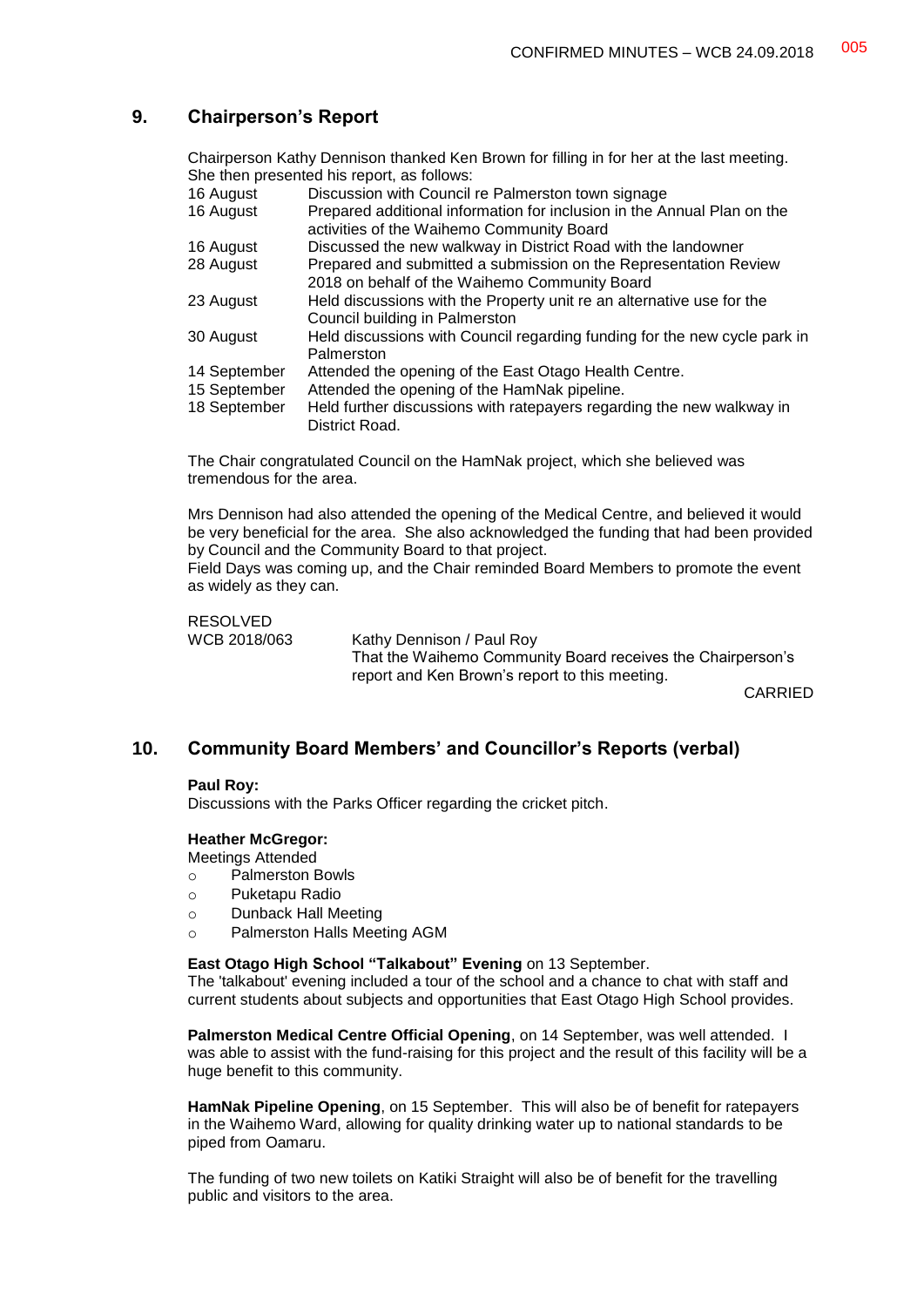East Otago will become busier in the next couple of weeks with the upcoming Otago Field Days event, on 12 and 13 October.

#### **Carol Watson:**

- Since the last Board meeting, I have attended a "Talkabout" on 13 September, which was a tour of East Otago High School. It was good to have a look through my old High School and to meet with the present-day staff and some of the senior students.
- On Friday 14 September, I attended the opening of the new Medical Centre in Palmerston. Congratulations to the Trust on a wonderful facility.
- On 15 September, I attended the formal part of the opening of the HamNak pipeline at the Mill House. This is a great achievement for the district.
- On 17 September, Heather McGregor and I, and Cr Jan Wheeler, attended the Dunback Hall and community meeting. There were some concerns raised at the meeting about the increase in the Domain camping fees.
- On 19 September, the ED Combined Hall Committee held its Annual General Meeting and a general meeting. Chairperson Ngaire Joyce was re-elected, and I was returned to the role of Secretary/Treasury. A motion was moved at the meeting to allow Paul Mutch to make some informal enquiries into building a new hall to replace the Sports Hall. All information is to come back to the committee in writing, with no liability or cost to the ED Combined Hall Committee.

#### **Cr Jan Wheeler:**

| 4 September                                   | Harbour Strategy Area Workshop                                   |  |
|-----------------------------------------------|------------------------------------------------------------------|--|
| 10 September                                  | Citizens' Awards                                                 |  |
| 11 September                                  | <b>Council Meeting</b>                                           |  |
| 12 September                                  | POP meeting; guest speaker with Tourism Waitaki General Manager  |  |
|                                               | Margaret Munro                                                   |  |
| 14 September                                  | Opening of the Palmerston Medical Centre                         |  |
| Waihemo locals worried about waste cost rise. |                                                                  |  |
| 15 September                                  | HamNak, followed by morning tea at Waianakarua with contractors  |  |
| 17 September                                  | Dunback Hall Community meeting; numbers up for summer season     |  |
| 21 September                                  | Main Street Memory Walk for Alzheimer's; followed the pipe band. |  |
|                                               |                                                                  |  |

In response to a suggestion of having workshops with the community before the end of the year, the Chair advised that she had discussed the community plan with Mayor Kircher today and that workshops would be arranged in the near future.

The Chair also advised that she had received a letter from schools, with a few requests: students were interested in what was happening at the bike park, and had some ideas to put forward. She had agreed that the Board would meet with the students to discuss their views, and had emailed the letters through to officers to facilitate that process.

RESOLVED WCB 2018/064 Heather McGregor / Carol Watson That the Waihemo Community Board receives the update reports from the Community Board Members and Councillor.

CARRIED

# **11. Information Report – Mayor, Chief Executive, and Health and Safety Updates**

The Information Report, containing updates as set out below, had been circulated with the agenda and was taken as read:

- Mayor's and Chief Executive's Report to the 11 September 2018 Council meeting
- Health and Safety Update to the Finance, Audit and Risk Committee Meeting, 11 September 2018.